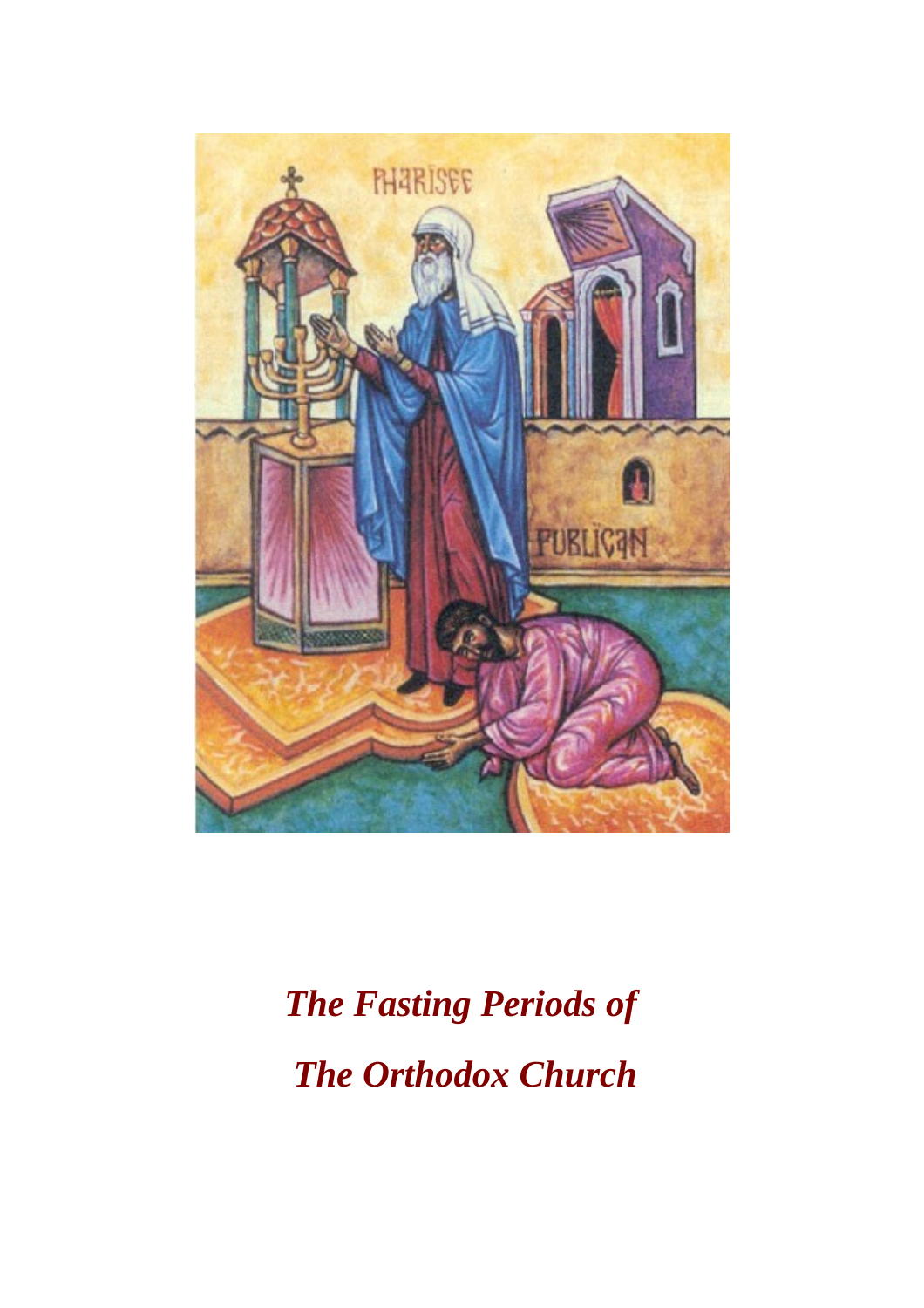## *The Fasting Periods of the Orthodox Church*

#### **When we should Abstain**

#### **Fasting Categories**

1.Category A. consists of abstaining, meats and Poultry products.

2.Category B. of Dairy products, (milk, yogurt, cheese etc…)

3.Category C. of Fish products.

4.Category D. of Wine and oil, includes cuttlefish, calamari, octopus etc…

5.Category E. of strict fasting, no oil in foods, boiled pulses, beans, macaroni etc…

The Church has set aside several days in the church calendar in which the faithful must fast.

These are stated below with their fasting category: -

Every Wednesday and Friday. (Cat. E).

b. Great Lent (from clean Monday till Holy Easter Saturday. )Cat. E. except Saturdays and Sundays which are Cat. D.

c. Apostles Fast. (from the Monday after Sunday of All Saints till 28th June. This consists Cat. D. Fasting except sat. And sun. where Cat. C is allowed.

d. The 15 Day fast of the Holy Virgin Mary. (1st August-14th August.) Cat. E. Except Sat and Sun. Cat. D.

The 40 day fast Pre-Christmas. (from 15th Nov. - 24th Dec. The Church states fasting from 15th Nov. - ! 7 Dec. can be Cat. C. Except of course Wednesdays and Fridays. But from 18th Dec-23Dec must be Cat. D.

f. Strict fasts (Cat. E.) have the following Days unless they fall on a Sat. or Sunday. They become Cat. D: -

5th January(Theophany's eve).

29th August. (Beheading of St. John the Baptist).

14th September. (Holy Cross Day).

Non Fast Days in which fasting is not allowed are in these periods, even if they are Wednesdays and Fridays: -

The Days following Christmas (25th Dec. till 4th Jan).

First week of Triodion, week following Sunday of Pharisee and the Publican.

The week after Easter (Renewal Week).

The week after Pentecost. (Holy Spirit week).

Two Category Fasts.

Meatfare week. The week, two weeks before the start of Lent. (Cat. B. Fast). No meat.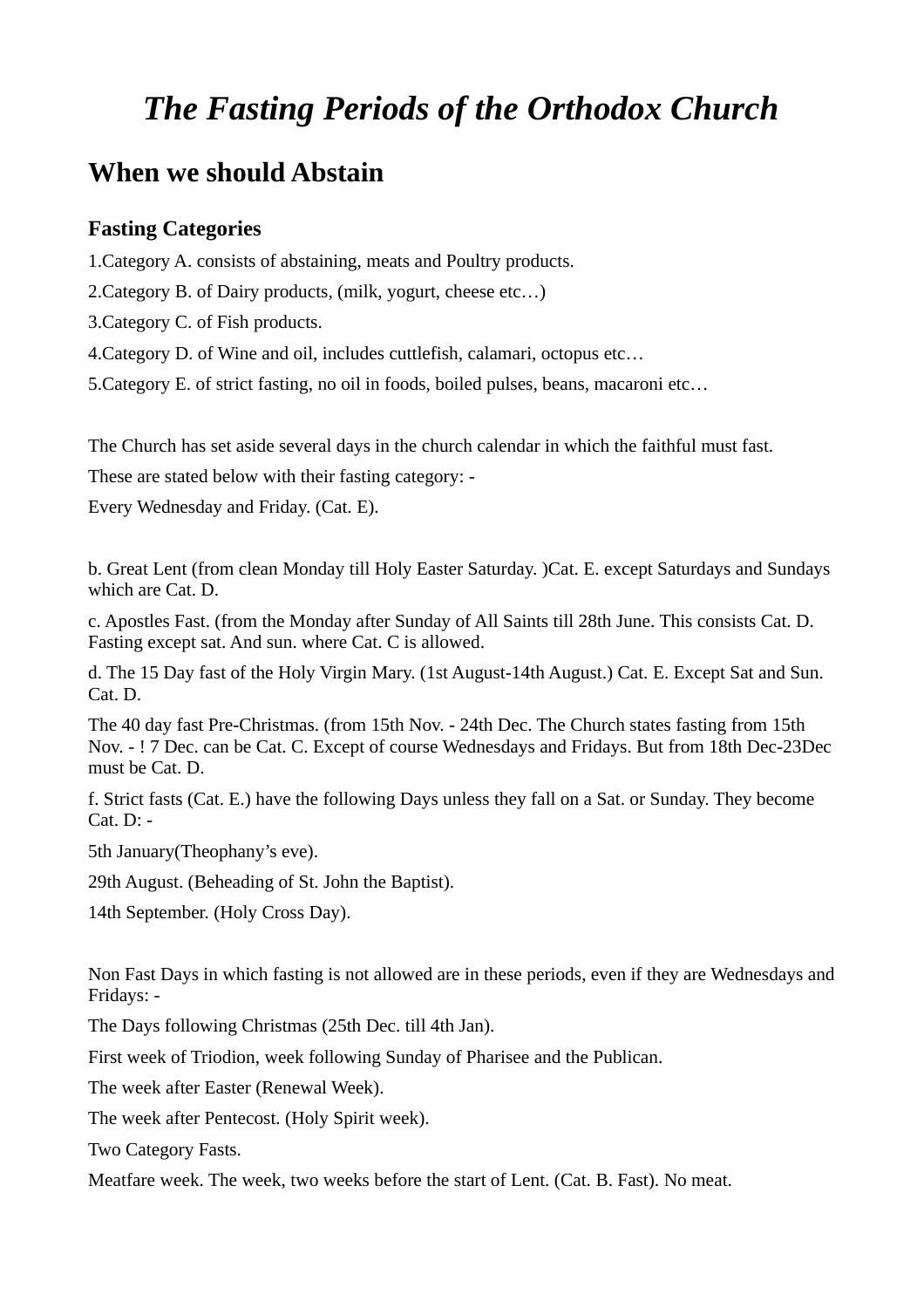Cheesefare week. Last week before Lent. (Cat. C. Fast). No Meat or Dairy products.

If a Major Feast Day or a Saint's day fall on Fasting Periods, they change to as follows: -

25th March, Annunciation day

24th June. Birth of the Forerunner.

6th August. Transfiguration day

become Cat. C fasts, fish is allowed.

Also the following days fish is allowed even if they fall on a Wednesdays or Fridays. (Cat. C. ): -

7th January. Forerunner's gathering.

2nd February. Presentation of Christ.

29th June. St.'s Peter and Paul's day.

15th August. Dormition of the most, holy Mother, of God.

8th September. Birth of the most holy Mother, of God.

14th November. Apostle Phillip.

21st November. The Entry into the temple of the most holy Mother, of God.

And also the Wednesday of Mid-Pentecost.

And the Wednesday before the Ascension of Christ (last day of the feast of Easter), these are also Cat. C.

The following dates become Cat. D. (wine and oil allowed), even if they fall on a Wednesday, a Friday or during fasting periods.

In the Month of: -

January, 11th, 16th, 17th, 20th, 22nd, 25th, 27th, 30th.

February, 8th, 10th, 11th, 17th, 24th.

March, 9th, 26th.

April, 23rd, 25th, 30th.

May, 2nd, 8th, 15th, 21st, 25th.

June, 8th, 11th, 30th.

July, 1st, 2nd, 17th, 20th, 22nd, 25th, 26th, 27th,

August: 31st.

September: 1st,6th,9th, 13th, 20th, 23rd, 26th.

October: 6th, 18th, 23rd, 26th.

November: 1st,8th,12th,13th,16th, 25th, 30.

December: 4th, 5th, 6th, 9th, 12th, 15th, 17th,20th.

All Wednesdays and Fridays in the period of Pentecost become Cat. D. Fasts.